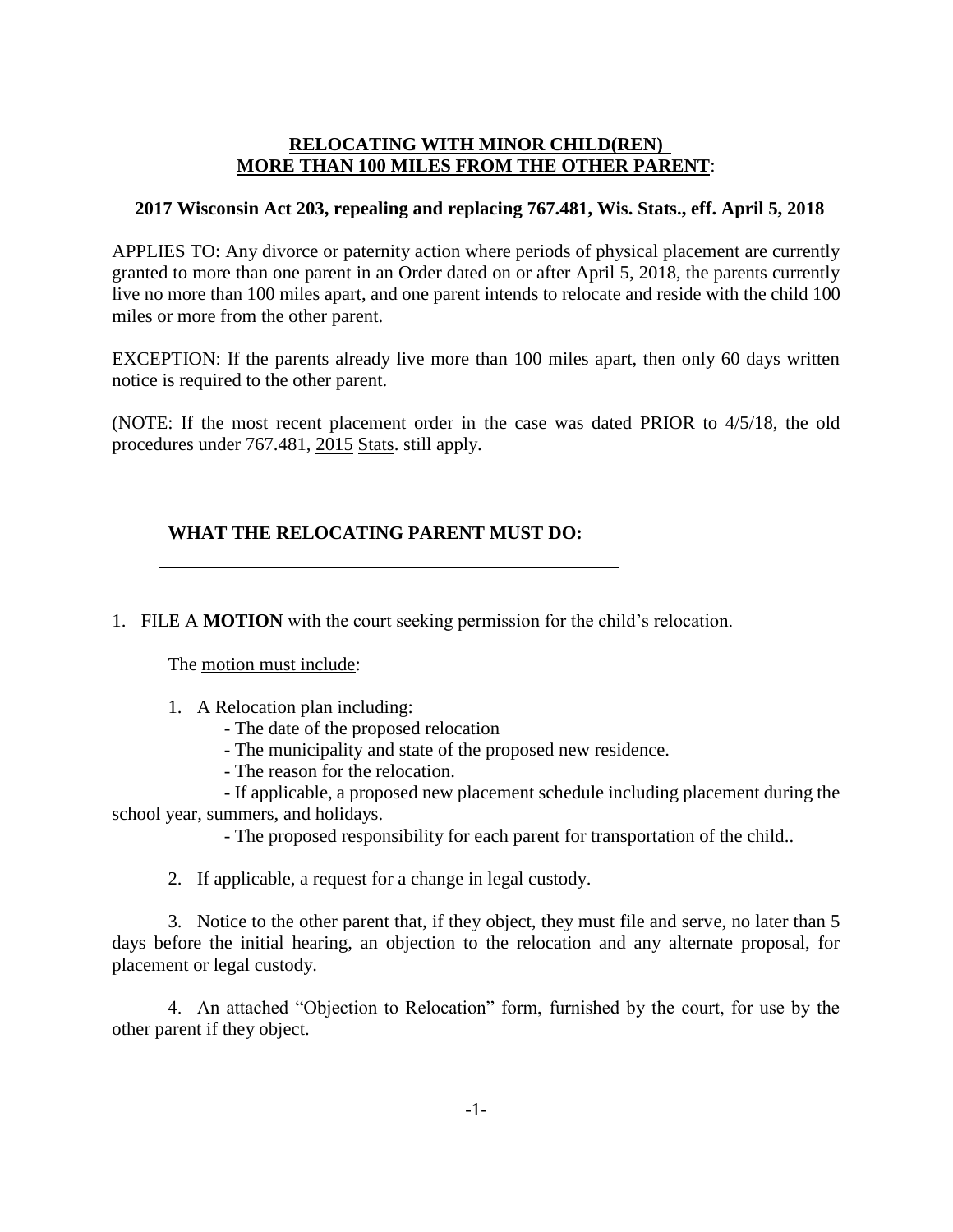2. SERVE A COPY OF THE MOTION ON THE OTHER PARENT. Mail service is adequate: At the parent's address per CCAP, or if actual knowledge of a different address, then must serve by mail at both addresses.

# **WHAT THE COURT MUST DO:**

1. SCHEDULE AN INITIAL HEARING to be held within 30 days after the motion is filed and provide notice to both parents of the date of the initial hearing.

\* THE CHILD MAY NOT BE RELOCATED PENDING THE INITIAL HEARING.

## 2. HOLD THE **INITIAL HEARING**:

A. DEFAULT. If the non-relocating parent defaults, approve the request (unless the court finds that the proposed relocation plan is not in the best interest of the child.)

B. OBJECTION BY THE OTHER PARENT:.

- If there is an objection, the court **must**:

1. Require objector to state their position in writing, including reasons for objecting and proposal for new placement schedule and transportation responsibilities "in the event the court grants permission for the relocation".

Note: Service of this written response is to be by mail to the other parent with the same address requirements as the original mail service. I.e, if they know the other parent has a different address than on CCAP, they must send to BOTH addresses.

2. Refer the parties to mediation, unless undue hardship or safety concerns due to domestic abuse.

3. Appoint a GAL, unless the modification requested would not substantially alter the amount of time a parent has with a child, and the facts and circumstances make the likely determination clear, or the sole purpose of requesting a GAL is a delaying tactic.

- GAL not to start investigation until notified that mediation has failed.

4. Set the final hearing for not more than 60 days from the date of the initial hearing.